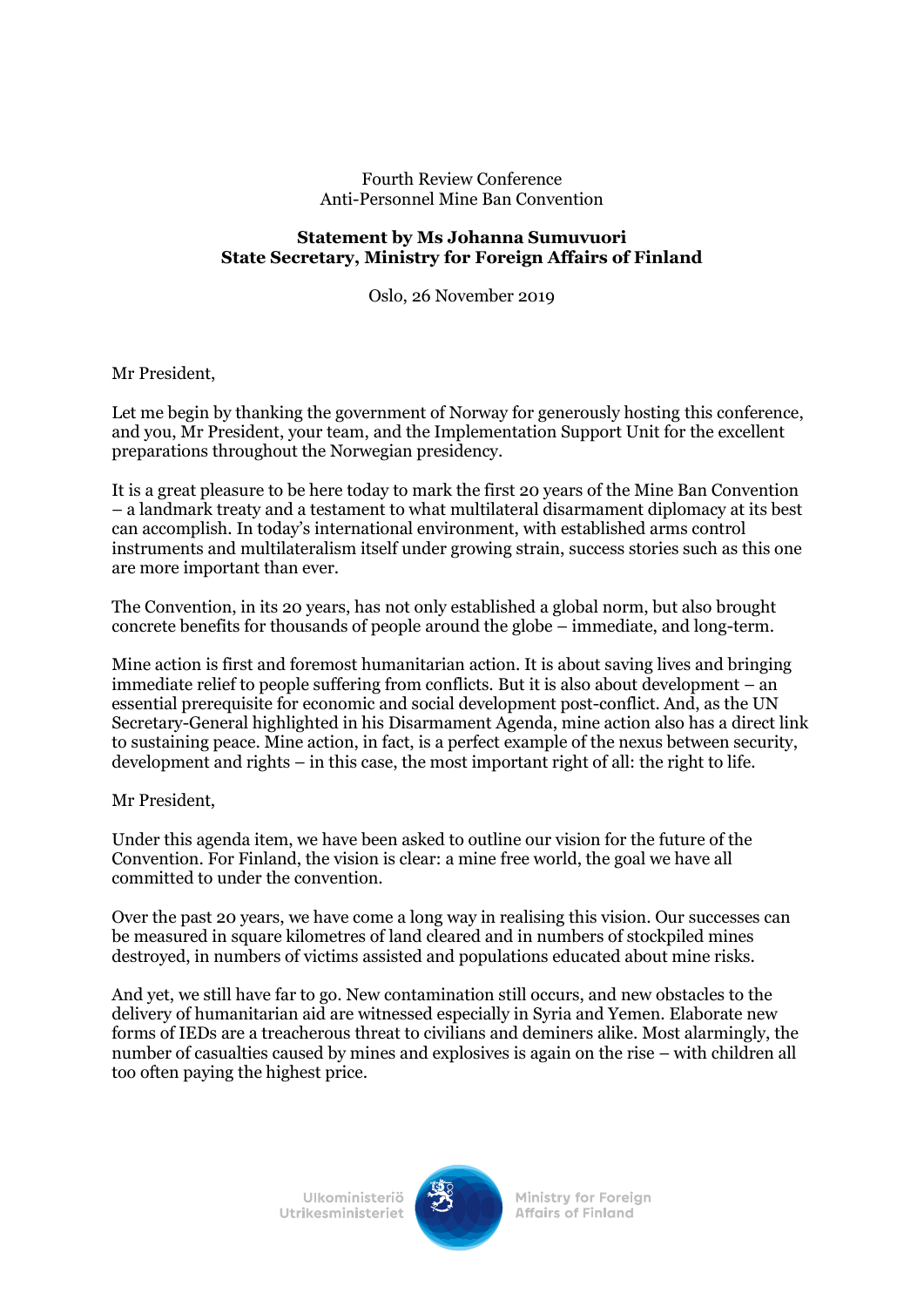

What, then, do we need to bring us closer to our vision?

First, political will. Commitment to the goals of the convention, full compliance and effective implementation of all its provisions. Political will should also translate into concrete resources, to financial investment in implementation on the ground.

Secondly, partnerships. Partnerships between and among governments, international organisations and NGOs. National ownership and international cooperation are key to effective – and cost-effective – implementation.

Thirdly, inclusiveness. All parts of society can and should be able to participate. Victims and survivors should be fully and equally included in the planning and conduct of all activities.

And fourth, we should continue to strive for universal adherence to the convention. We encourage all States not yet parties, to join the Convention without delay.

To make progress we also need the right tools for our work. The draft Oslo Action Plan is just such a tool – a roadmap for our work, and with its indicators, a yardstick to measure progress made along the way.

Promoting a comprehensive consideration of gender in all aspects of mine action is a key element of the draft Action Plan. It is also central to Finnish humanitarian mine assistance. It is therefore a great pleasure for me to present the working paper entitled *How to implement and monitor gender mainstreaming in the Anti-Personnel Mine Ban Convention* on behalf of a group of countries: Albania, Angola, Australia, Austria, Canada, Chile, Costa Rica, Ecuador, El Salvador, France, Germany, Ireland, Italy, Luxemburg, Montenegro, The Netherlands, Norway, Panama, Peru, Romania, Slovenia, Sudan, Sweden, United Kingdom, Uruguay, and my own country, Finland.

The Working Paper outlines a set of practical recommendations in support of the Action Plan, which States Parties can implement to facilitate systematic work and reporting on gender mainstreaming. It is our ambition that by setting the bar high on gender mainstreaming in the Convention, States Parties will not only improve practical implementation in the field, but also set a positive example for the entire disarmament sector.

## Mr President,

Finland has been a steadfast supporter of international humanitarian mine action for close to thirty years. Our assistance is based on three key principles: It is comprehensive, comprising all five pillars of humanitarian mine action: clearance, risk education, victim assistance, stockpile destruction and advocacy. It focuses on fragile environments where mines and explosives pose significant obstacles to peace and security, and it is consistent, based on multi-annual contracts with trusted IGO/NGO partners.

Our support during 2016–2020 is directed towards work in Afghanistan, Iraq, Syria, Somalia and Ukraine. Almost half of our 12 million euros of funding is targeted to support activities in Iraq and Syria in areas liberated from ISIS. In Ukraine, demining also supports a political objective, that of disengagement in Eastern Ukraine.